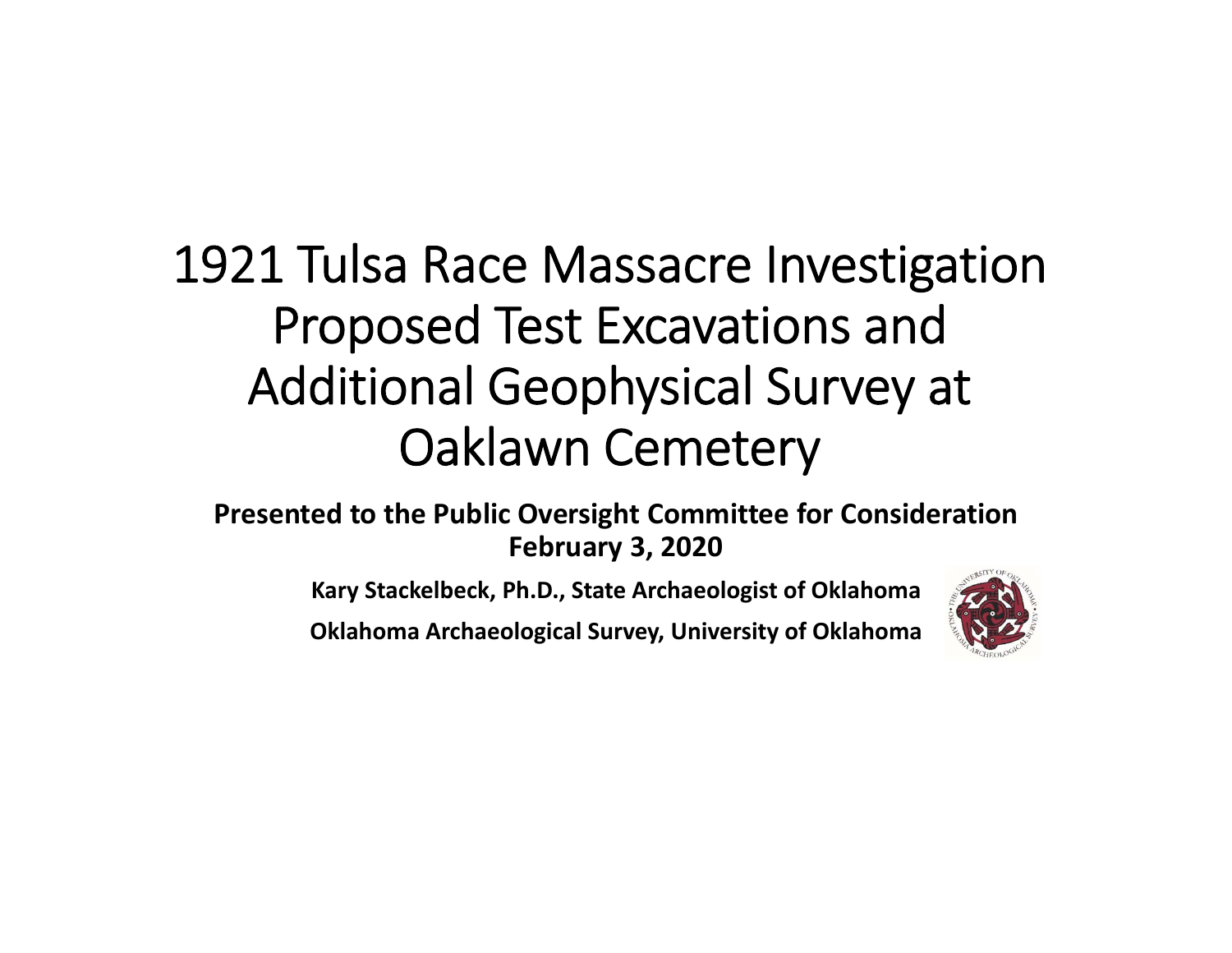#### Geophysical Results: Sextons Area

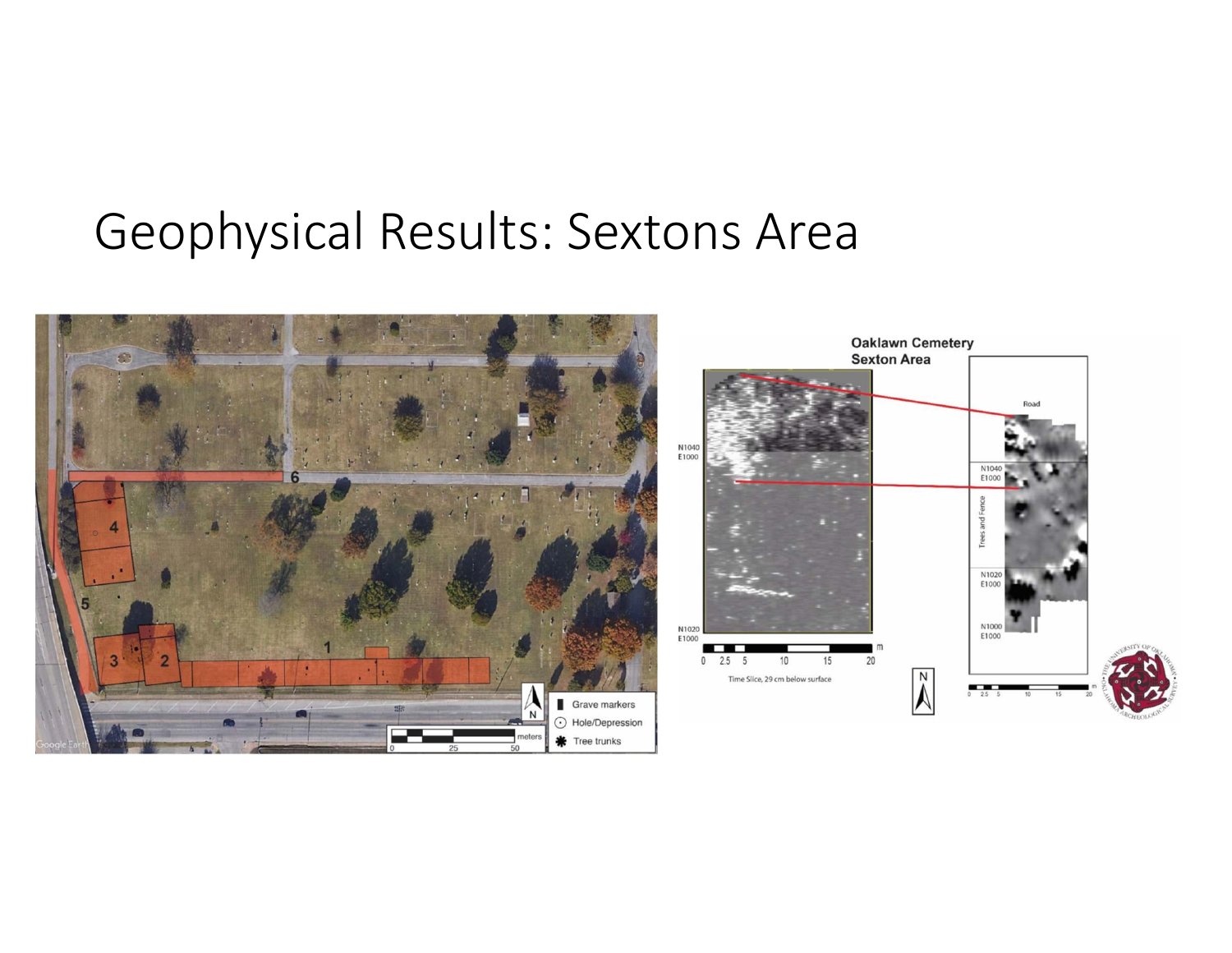#### Proposed Test Excavations: Goals

- 1) Establish the presence or absence of human remains;
- 2) Determine the nature of the interments (if present);
- 3) Obtain data to help inform the ensuing steps in the investigation—including appropriate recovery efforts.
- No exhumation proposed at this time.
- Any human remains that are uncovered during excavation will be treated respectfully.
- Excavations may only proceed once the appropriate medicolegal documentation has been obtained.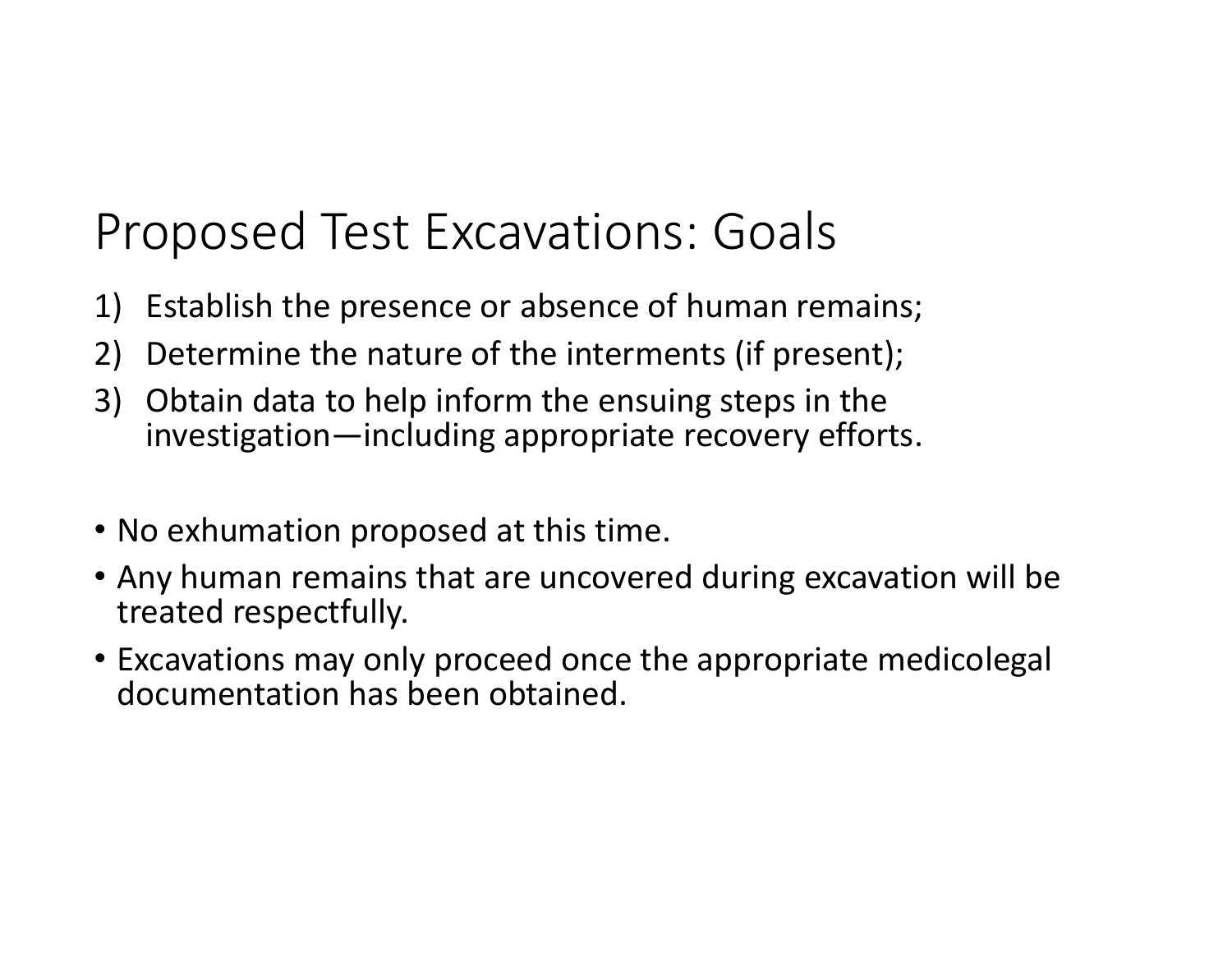#### Proposed Testing Plan

- Accommodations will be made to allow safe observation of this phase of the investigation by interested members of the Public Oversight Committee.
- Accommodations will be made to honor requests for ceremonies, prayers, or similar observations that do not otherwise impede the investigation.
- Media access will be coordinated with the City.
- The City will attempt to notify family members of individuals who are interred near the proposed excavation area.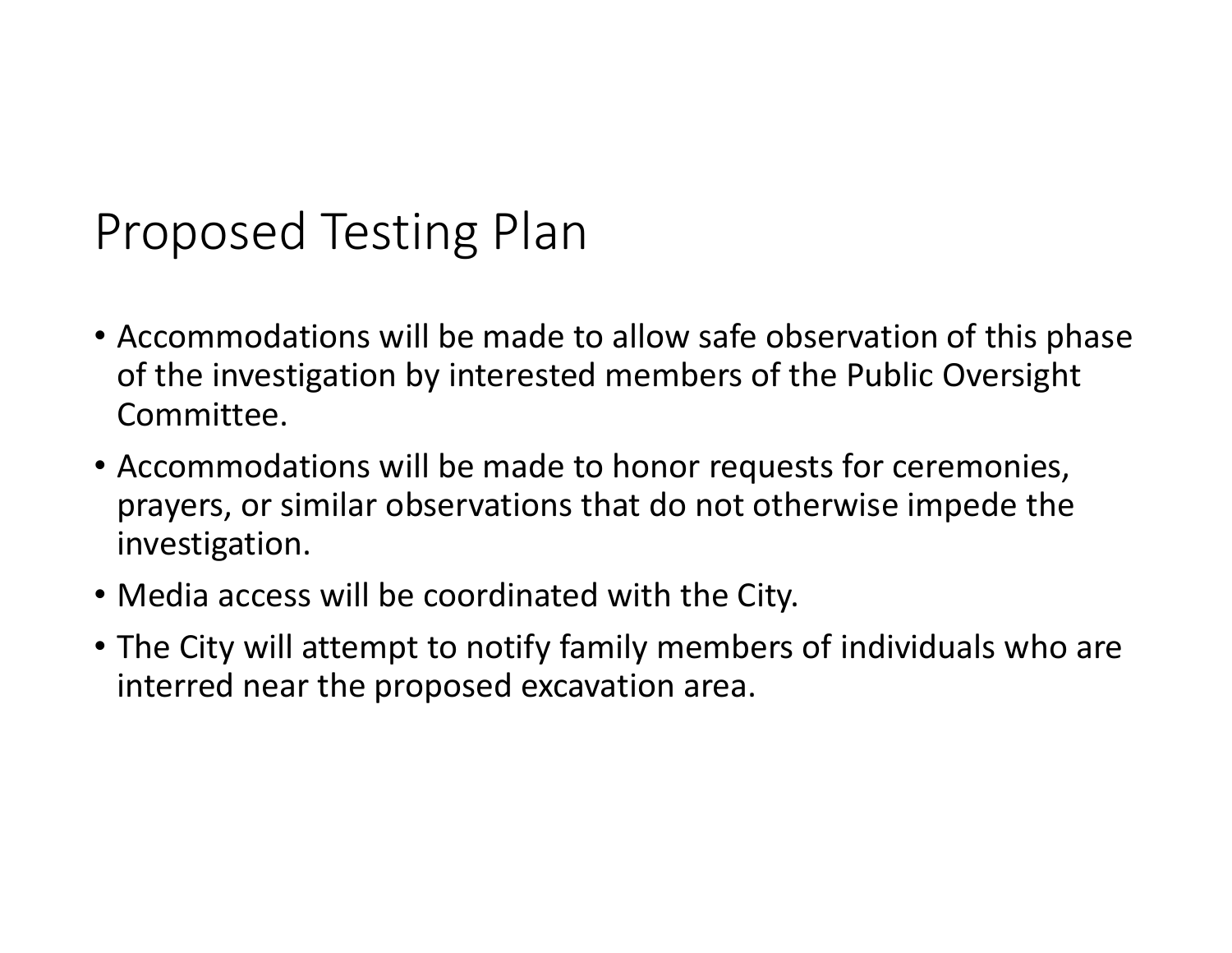- Expose an 8x8‐foot area near the center at the base of the geophysical anomaly.
- Mechanical excavation to remove the top layers of soil over the targeted excavation area. Then, excavation will continue by hand.
- Mechanical excavations monitored by 2-3 qualified archaeologists and/or forensic anthropologists.
- Hand-excavations completed by a team of team of professional forensic anthropologists and/or archaeologists.
- Hand‐excavated fill will be screened adjacent to the excavation block.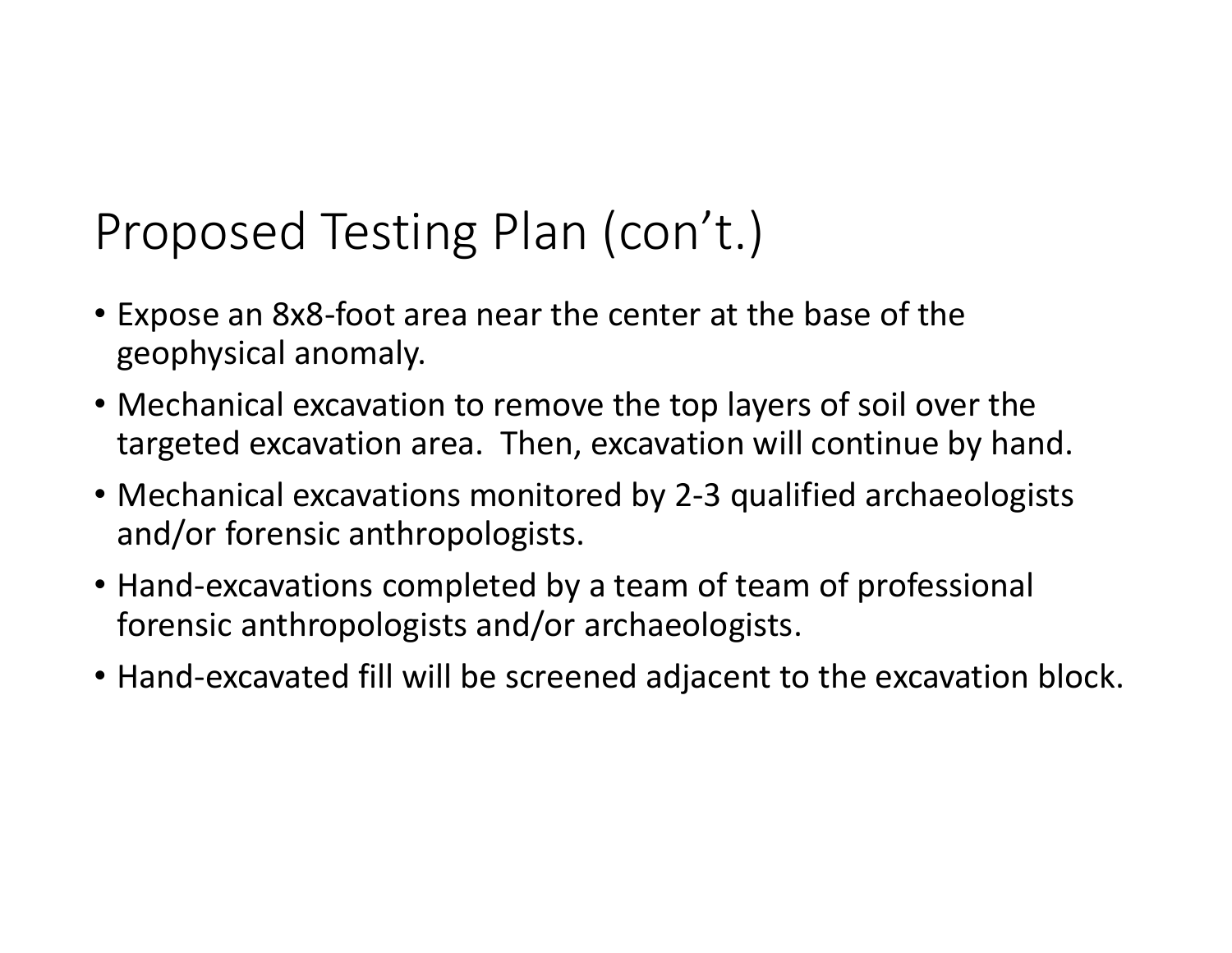- If burials are present, we will expose the remains adequately to assess:
	- the minimum number of individuals (MNI) in the excavation area;
	- contextual clues for the burial(s);
	- extent to which people were interred in containers (or not); an d
	- maintain a state of preservation.
	- Other observations may be made depending on the condition of the remains.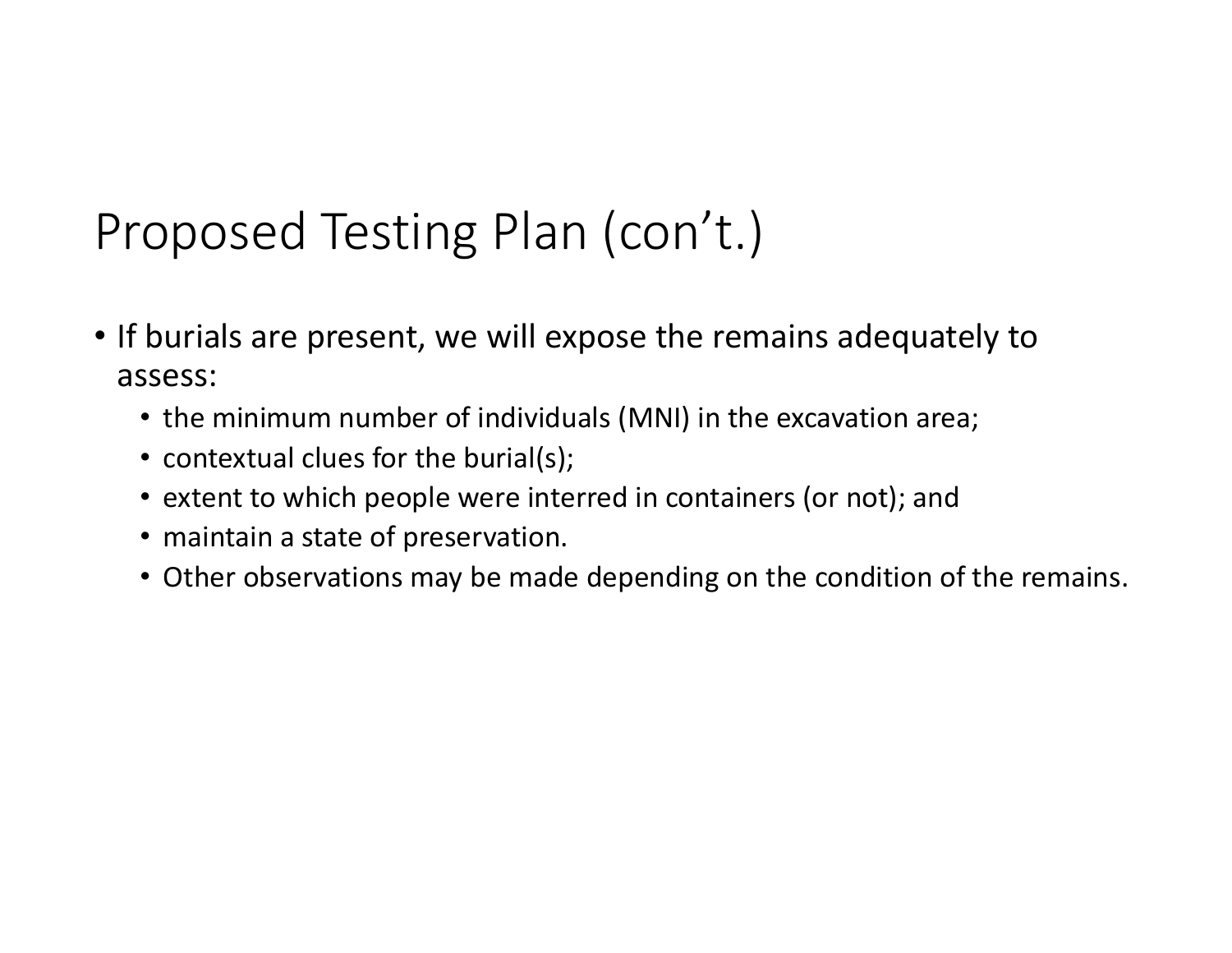- Intrusive burials are not expected, but if encountered, accommodations will be made to address them appropriately and with utmost sensitivity.
- If such burials are encountered and they are not associated with a violent event, excavations will be adjusted to leave them in place if possible.
- If removal is necessary to allow continued excavation, such exhumed burials will be re‐interred following Oklahoma state laws, preferably within Oaklawn Cemetery according to their existing practices.
- If the remains appear to have been associated with another criminal event, they will be further investigated by law enforcement and Office of the Chief Medical Examiner (Ok SS 21‐1168.4).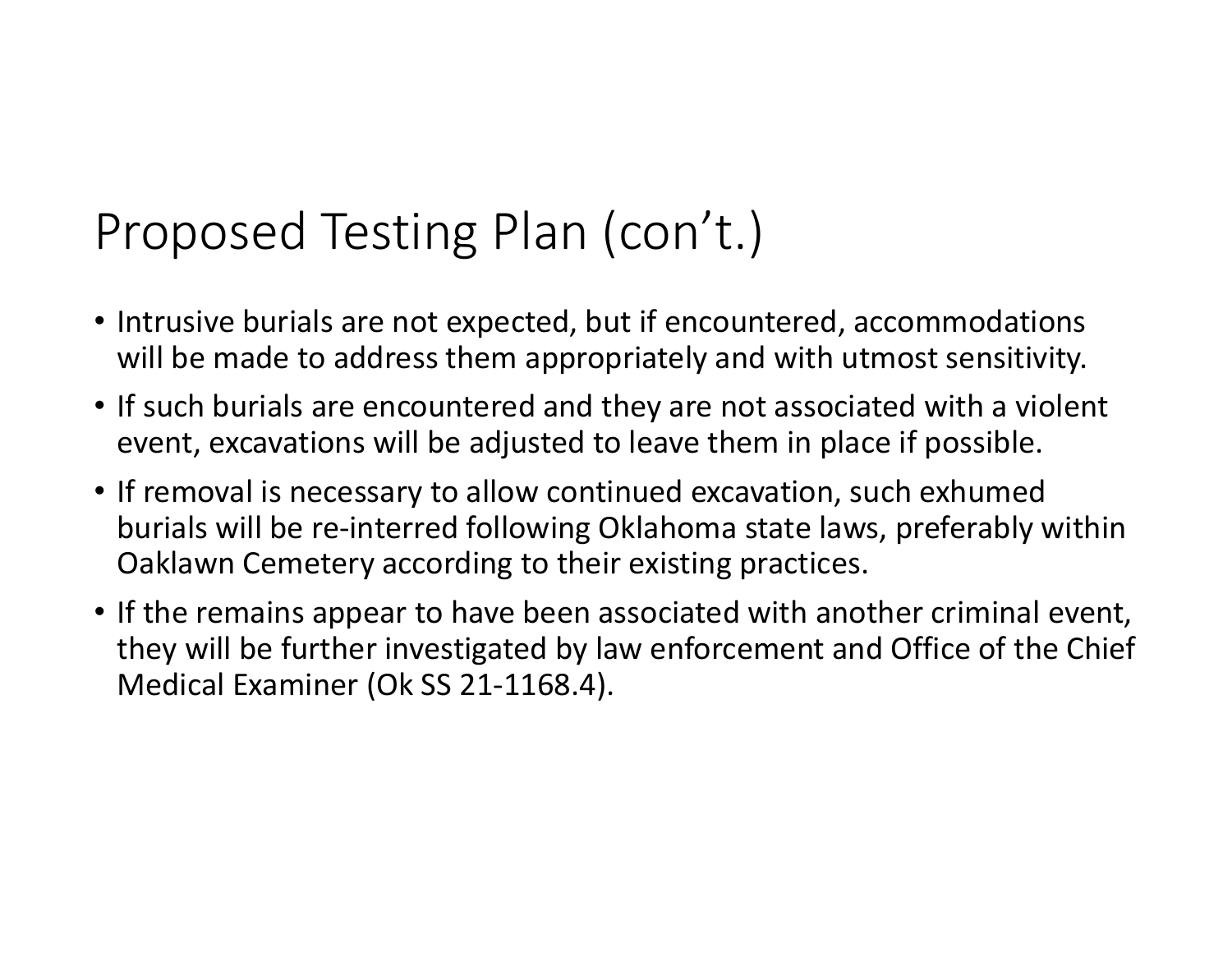- Mechanical excavation may be accomplished in 1‐2 days.
- Hand excavations would likely require an additional 4‐8 days.
- Excavations will be covered by tarp at the end of each day and security measures enacted.
- Detailed documentation and total station mapping will be compiled throughout.
- Upon completion of the excavations, geotextile fabric and wood panels (or similar) will be emplaced in a manner to facilitate ease of later re‐excavation.
- The removed overburden will be returned to the excavation block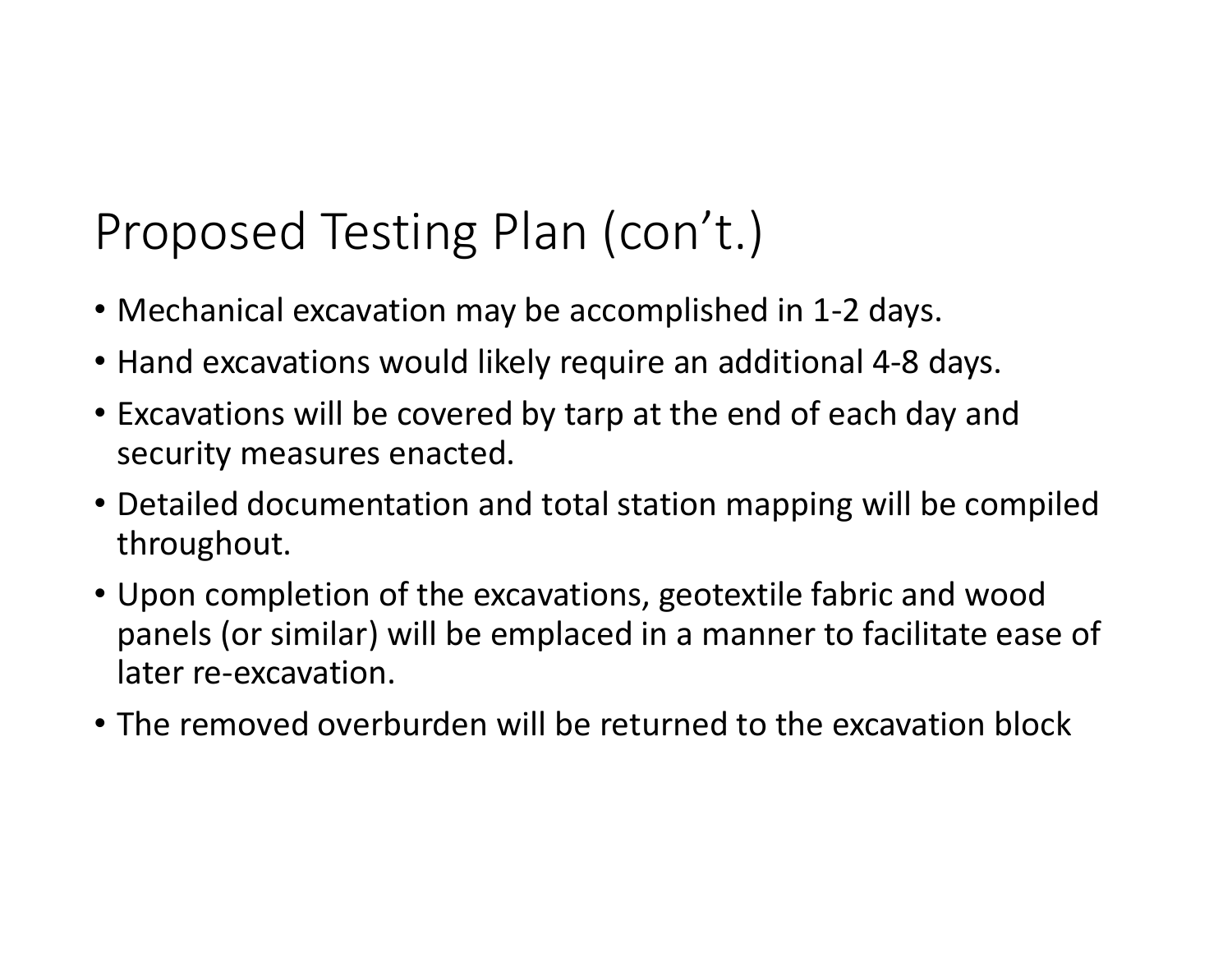- Daily on‐site meetings will be coordinated with interested members of the Public Oversight Committee.
- A summary briefing will be compiled and distributed to the Public Oversight Committee within two days of completion of the test excavations.
- A meeting will be arranged to further discuss the results with the Public Oversight Committee and a timeline for completion of a full report of this phase of the investigations.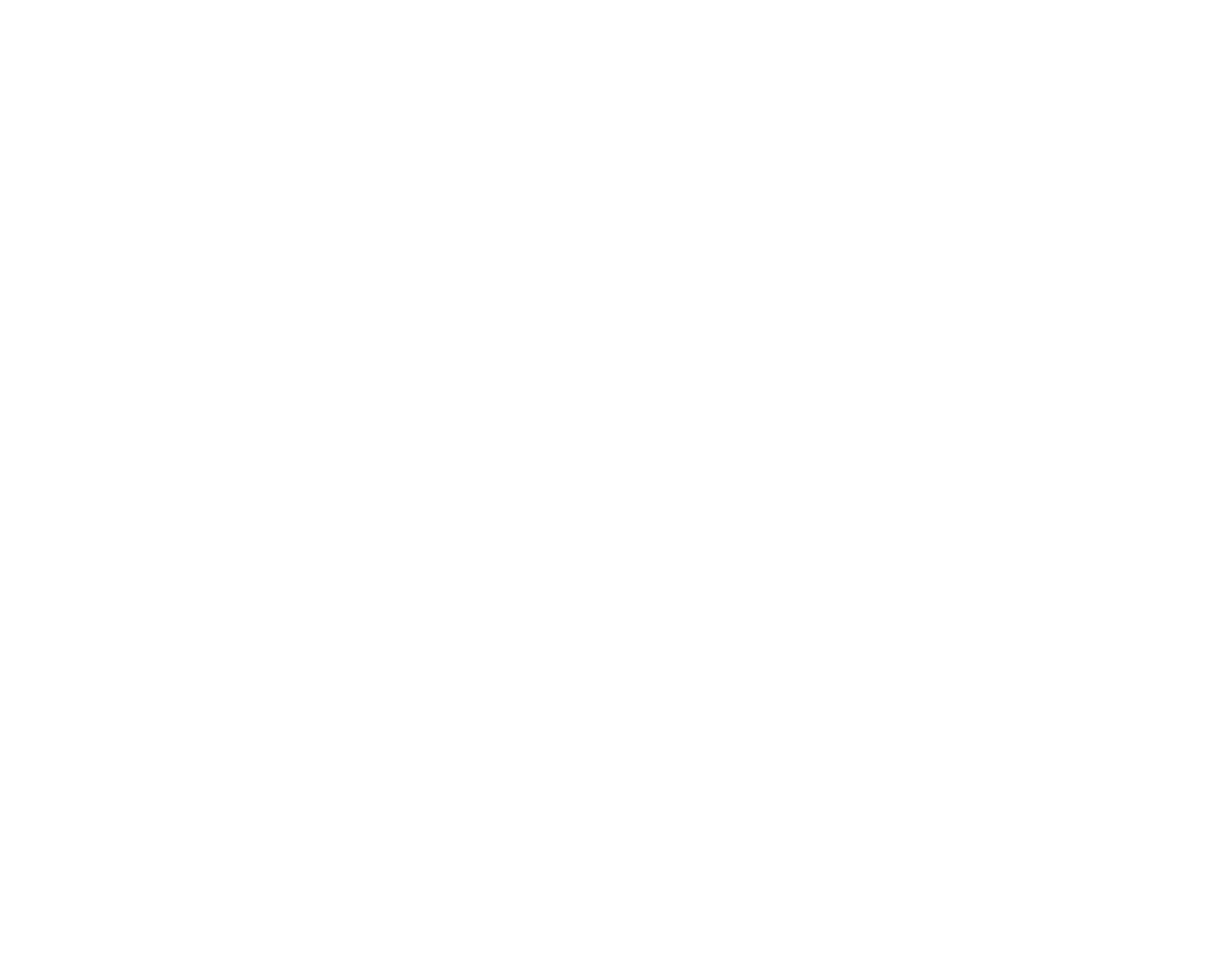# Comparative Example

- 19<sup>th</sup>-century Cemetery at Eastern State Hospital in Lexington, Kentucky
- Larger than the anomaly at Oaklawn
- Roughly 56 x 14 m (~184 x 50 ft)
- 62 individual graves, 28 mass graves with 97 individuals, and comingled remains of 27 individuals (186 total individuals)

Image courtesy of David Pollack, Kentucky Archaeological Survey

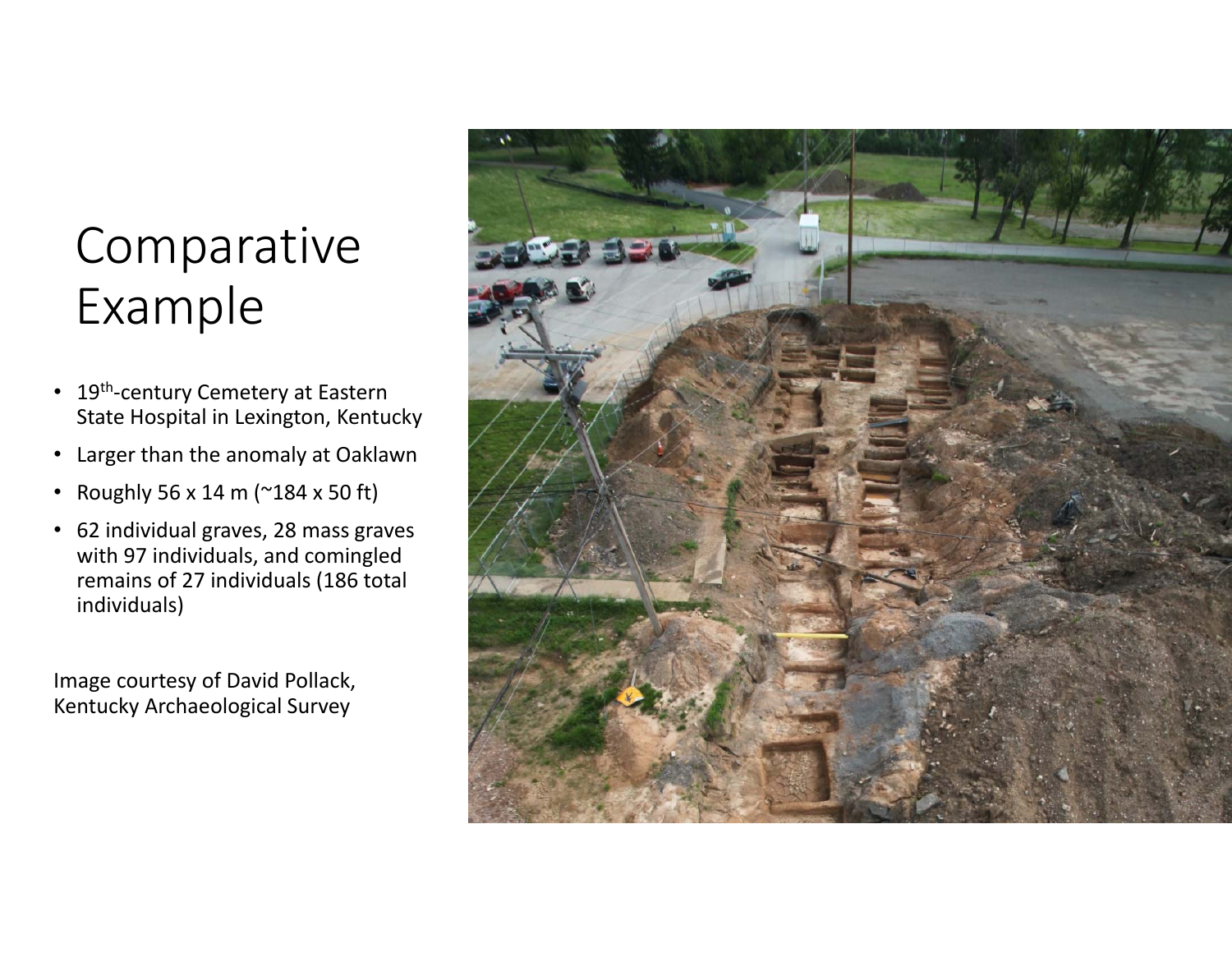#### Eastern State Hospital **Cemetery**

• Both single and mass graves present in the cemetery.

Image courtesy of David Pollack and Greg Maggard, Kentucky Archaeological Survey

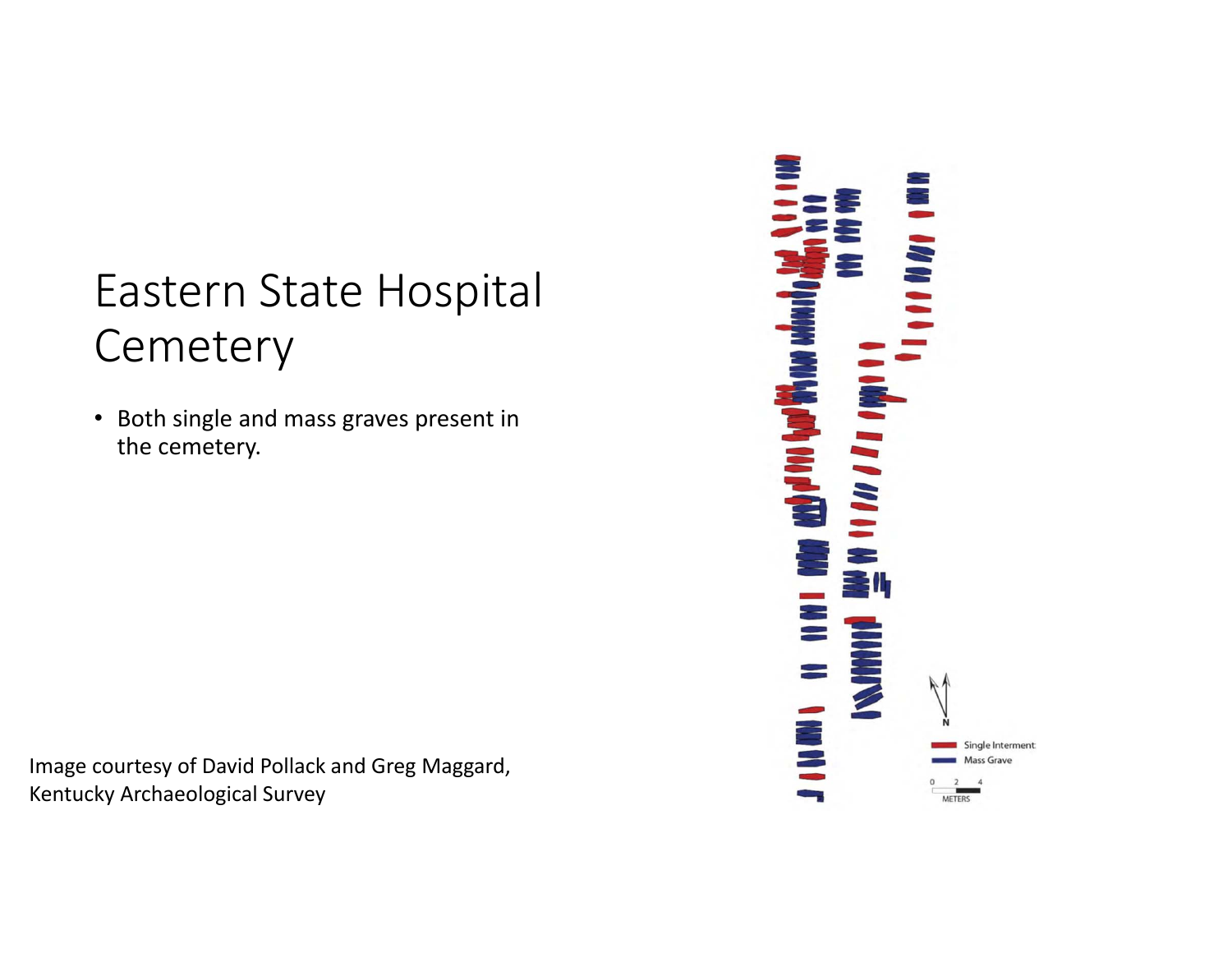# Eastern State Hospital

- Example of a mass grave associated with cholera epidemic
- ~7 x 2 m (~22 X 6.5 ft)
- 11 individuals (one was earlier)



Image courtesy of David Pollack and Greg Maggard, Kentucky Archaeological Survey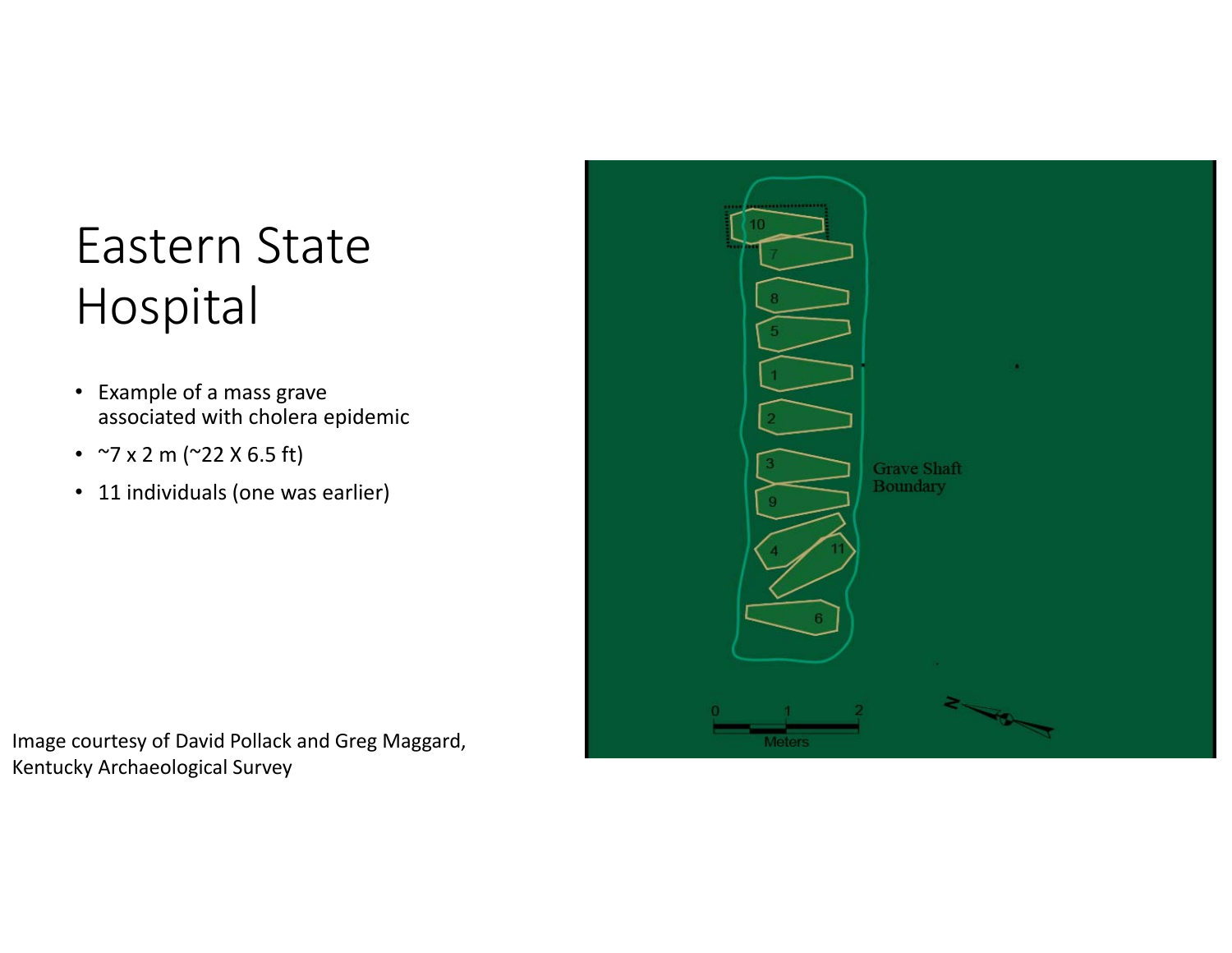# Coffin Nails





Images courtesy of David Pollack, Kentucky Archaeological Surve y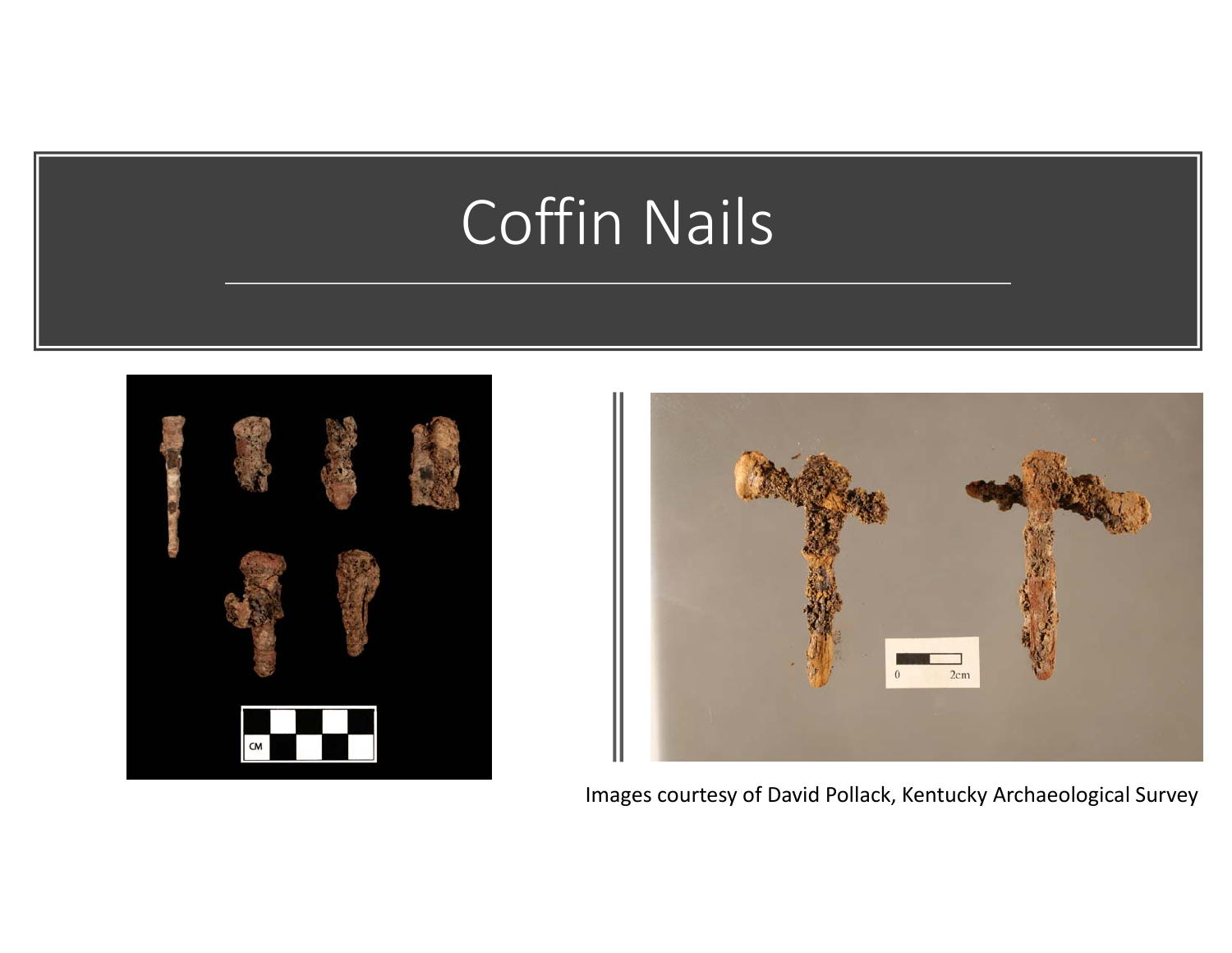





# Examples of Personal Adornment

Images courtesy of David Pollack, Kentucky Archaeological Surve y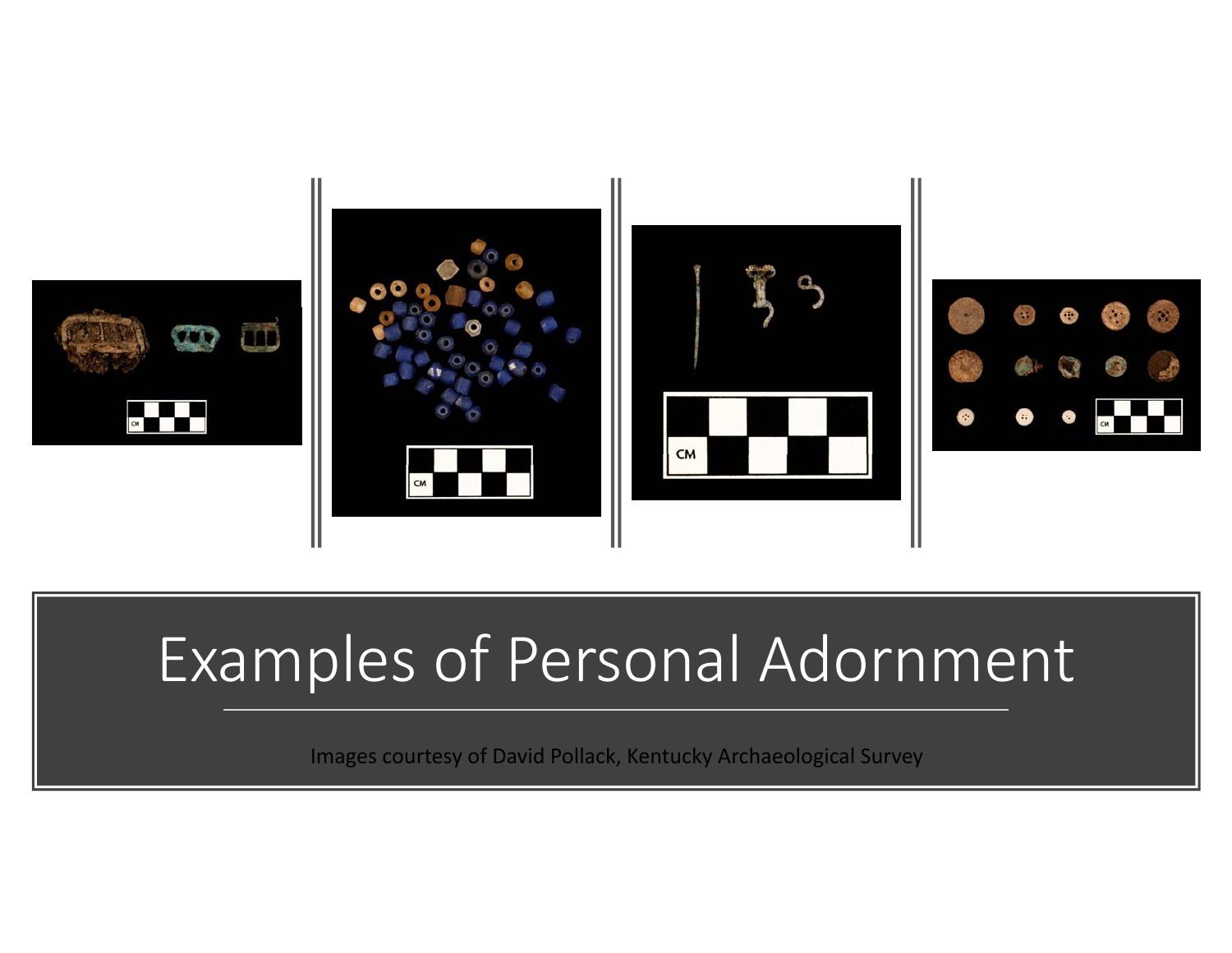#### How You Can Help...

- What might your loved one have been wearing the day that they died?
	- Typical attire
	- Suspenders
	- Jewelry
	- Belt with a distinctive buckle
	- Hair combs
	- Pocket knife